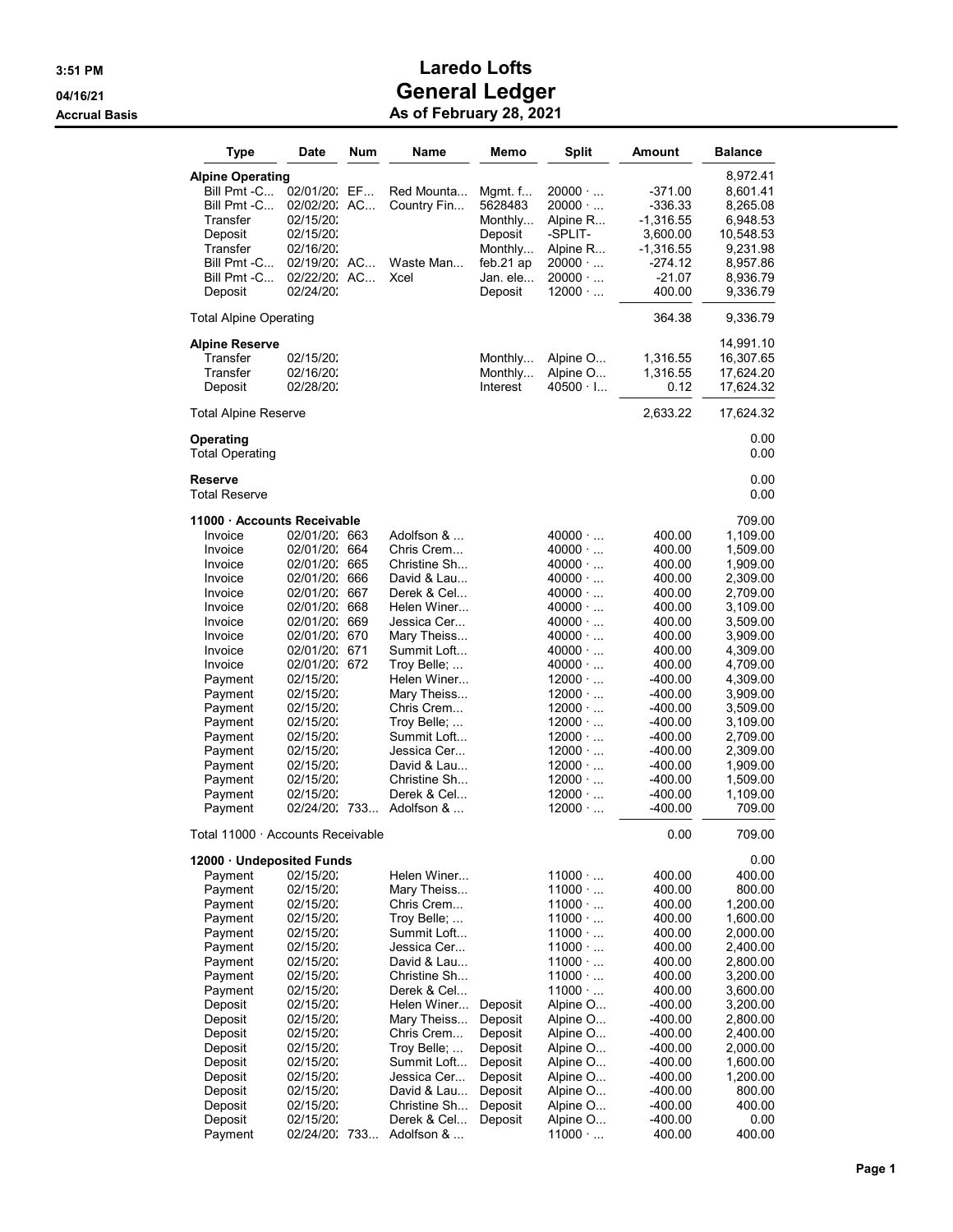| <b>Type</b>                                                                                                                                                                                                                                | Date                                                                                                                                                                              | Num | Name                                                                                                                                                   | Memo                                                                                                                                      | <b>Split</b>                                                                                                                                                                     | Amount                                                                                                                                        | <b>Balance</b>                                                                                                                                                                                        |
|--------------------------------------------------------------------------------------------------------------------------------------------------------------------------------------------------------------------------------------------|-----------------------------------------------------------------------------------------------------------------------------------------------------------------------------------|-----|--------------------------------------------------------------------------------------------------------------------------------------------------------|-------------------------------------------------------------------------------------------------------------------------------------------|----------------------------------------------------------------------------------------------------------------------------------------------------------------------------------|-----------------------------------------------------------------------------------------------------------------------------------------------|-------------------------------------------------------------------------------------------------------------------------------------------------------------------------------------------------------|
| Deposit                                                                                                                                                                                                                                    |                                                                                                                                                                                   |     | 02/24/20 733 Adolfson &                                                                                                                                | Deposit                                                                                                                                   | Alpine O                                                                                                                                                                         | -400.00                                                                                                                                       | $0.00\,$                                                                                                                                                                                              |
| Total 12000 $\cdot$ Undeposited Funds                                                                                                                                                                                                      |                                                                                                                                                                                   |     |                                                                                                                                                        |                                                                                                                                           |                                                                                                                                                                                  | 0.00                                                                                                                                          | 0.00                                                                                                                                                                                                  |
| 12100 · Inventory Asset<br>Total 12100 · Inventory Asset                                                                                                                                                                                   |                                                                                                                                                                                   |     |                                                                                                                                                        |                                                                                                                                           |                                                                                                                                                                                  |                                                                                                                                               | 0.00<br>0.00                                                                                                                                                                                          |
| 15000 · Furniture and Equipment<br>Total 15000 $\cdot$ Furniture and Equipment                                                                                                                                                             |                                                                                                                                                                                   |     |                                                                                                                                                        |                                                                                                                                           |                                                                                                                                                                                  |                                                                                                                                               | $0.00\,$<br>0.00                                                                                                                                                                                      |
| 17000 · Accumulated Depreciation<br>Total 17000 $\cdot$ Accumulated Depreciation                                                                                                                                                           |                                                                                                                                                                                   |     |                                                                                                                                                        |                                                                                                                                           |                                                                                                                                                                                  |                                                                                                                                               | 0.00<br>0.00                                                                                                                                                                                          |
| 20000 · Accounts Pavable<br>Bill<br>Bill<br>Bill Pmt -C<br>Bill Pmt -C<br>Bill<br>Bill Pmt -C<br>Bill Pmt -C<br>Bill<br>Bill<br>Bill<br>Bill                                                                                               | 02/01/20:<br>02/01/20: 5649<br>02/01/20: EF<br>02/02/20: AC<br>02/19/20:060<br>02/19/20: AC<br>02/22/20: AC<br>02/23/20: 100<br>02/28/20: 5718<br>02/28/20: 722<br>02/28/20: 5731 |     | Country Fin<br>Red Mounta<br>Red Mounta<br>Country Fin<br>Waste Man<br>Waste Man<br>Xcel<br><b>Allied Security</b><br>Red Mounta<br>Xcel<br>Red Mounta | 5628483<br>Mgmt. $f$<br>Mgmt. $f$<br>5628483<br>feb. $21$ ap<br>feb. $21$ ap<br>Jan. ele<br>monthly<br>plowing/<br>electricit<br>ice chip | $50210 \cdot$ I<br>$50100 \cdot $<br>Alpine O<br>Alpine O<br>50250<br>Alpine O<br>Alpine O<br>$50290 \cdot $<br>-SPLIT-<br>50310<br>$50360 \cdot $                               | -336.33<br>$-371.00$<br>371.00<br>336.33<br>$-274.12$<br>274.12<br>21.07<br>-1,648.50<br>$-2,424.25$<br>-21.27<br>$-192.50$                   | $-2,279.49$<br>$-2,615.82$<br>-2,986.82<br>$-2,615.82$<br>-2,279.49<br>-2,553.61<br>-2,279.49<br>-2,258.42<br>-3,906.92<br>-6,331.17<br>$-6,352.44$<br>-6,544.94                                      |
| Total 20000 · Accounts Payable                                                                                                                                                                                                             |                                                                                                                                                                                   |     |                                                                                                                                                        |                                                                                                                                           |                                                                                                                                                                                  | -4,265.45                                                                                                                                     | -6,544.94                                                                                                                                                                                             |
| 24000 · Payroll Liabilities<br>Total 24000 · Payroll Liabilities                                                                                                                                                                           |                                                                                                                                                                                   |     |                                                                                                                                                        |                                                                                                                                           |                                                                                                                                                                                  |                                                                                                                                               | 0.00<br>0.00                                                                                                                                                                                          |
| 24800 · Tenant Security Deposits Held<br>Total 24800 · Tenant Security Deposits Held                                                                                                                                                       |                                                                                                                                                                                   |     |                                                                                                                                                        |                                                                                                                                           |                                                                                                                                                                                  |                                                                                                                                               | 0.00<br>0.00                                                                                                                                                                                          |
| 30000 · Opening Balance Equity<br>Total 30000 · Opening Balance Equity                                                                                                                                                                     |                                                                                                                                                                                   |     |                                                                                                                                                        |                                                                                                                                           |                                                                                                                                                                                  |                                                                                                                                               | -24,894.67<br>-24,894.67                                                                                                                                                                              |
| 30100 · Capital Stock<br>Total 30100 · Capital Stock                                                                                                                                                                                       |                                                                                                                                                                                   |     |                                                                                                                                                        |                                                                                                                                           |                                                                                                                                                                                  |                                                                                                                                               | 0.00<br>0.00                                                                                                                                                                                          |
| 30200 · Dividends Paid<br>Total 30200 · Dividends Paid                                                                                                                                                                                     |                                                                                                                                                                                   |     |                                                                                                                                                        |                                                                                                                                           |                                                                                                                                                                                  |                                                                                                                                               | 0.00<br>0.00                                                                                                                                                                                          |
| 32000 · Retained Earnings<br>Total 32000 · Retained Earnings                                                                                                                                                                               |                                                                                                                                                                                   |     |                                                                                                                                                        |                                                                                                                                           |                                                                                                                                                                                  |                                                                                                                                               | 3,248.69<br>3,248.69                                                                                                                                                                                  |
| <b>Operating Income</b><br>40000 Operating Dues<br>Invoice 02/01/20: 663<br>Invoice<br>Invoice<br>Invoice<br>Invoice<br>Invoice<br>Invoice<br>Invoice<br>Invoice<br>Invoice<br>Total $40000 \cdot$ Operating Dues<br>40050 Dues To Reserve | 02/01/20: 664<br>02/01/20: 665<br>02/01/20: 666<br>02/01/20: 667<br>02/01/20: 668<br>02/01/20: 669<br>02/01/20: 670<br>02/01/20: 671<br>02/01/20: 672                             |     | Adolfson &<br>Chris Crem<br>Christine Sh<br>David & Lau<br>Derek & Cel<br>Helen Winer<br>Jessica Cer<br>Mary Theiss<br>Summit Loft<br>Troy Belle;      |                                                                                                                                           | $11000 \cdot $<br>$11000 \cdot $<br>$11000 \cdot $<br>$11000 \cdot $<br>$11000 \cdot $<br>$11000 \cdot $<br>$11000 \cdot $<br>$11000 \cdot $<br>$11000 \cdot $<br>$11000 \cdot $ | $-400.00$<br>$-400.00$<br>$-400.00$<br>$-400.00$<br>$-400.00$<br>$-400.00$<br>$-400.00$<br>$-400.00$<br>$-400.00$<br>$-400.00$<br>$-4,000.00$ | $-2,683.58$<br>-4,000.00<br>-4,400.00<br>$-4,800.00$<br>$-5,200.00$<br>$-5,600.00$<br>$-6,000.00$<br>$-6,400.00$<br>-6,800.00<br>$-7,200.00$<br>$-7,600.00$<br>$-8,000.00$<br>$-8,000.00$<br>1,316.55 |
| General Jo 02/15/20: 32                                                                                                                                                                                                                    |                                                                                                                                                                                   |     |                                                                                                                                                        | Monthly                                                                                                                                   | $45000 \cdot $                                                                                                                                                                   | 1,316.55                                                                                                                                      | 2,633.10                                                                                                                                                                                              |
| Total 40050 · Dues To Reserve                                                                                                                                                                                                              |                                                                                                                                                                                   |     |                                                                                                                                                        |                                                                                                                                           |                                                                                                                                                                                  | 1,316.55                                                                                                                                      | 2,633.10                                                                                                                                                                                              |
| 40090 Working Capital - Operating Inc<br>Total 40090 · Working Capital - Operating Inc                                                                                                                                                     |                                                                                                                                                                                   |     |                                                                                                                                                        |                                                                                                                                           |                                                                                                                                                                                  |                                                                                                                                               | 0.00<br>0.00                                                                                                                                                                                          |
| 40100 Late Fees                                                                                                                                                                                                                            |                                                                                                                                                                                   |     |                                                                                                                                                        |                                                                                                                                           |                                                                                                                                                                                  |                                                                                                                                               | 0.00                                                                                                                                                                                                  |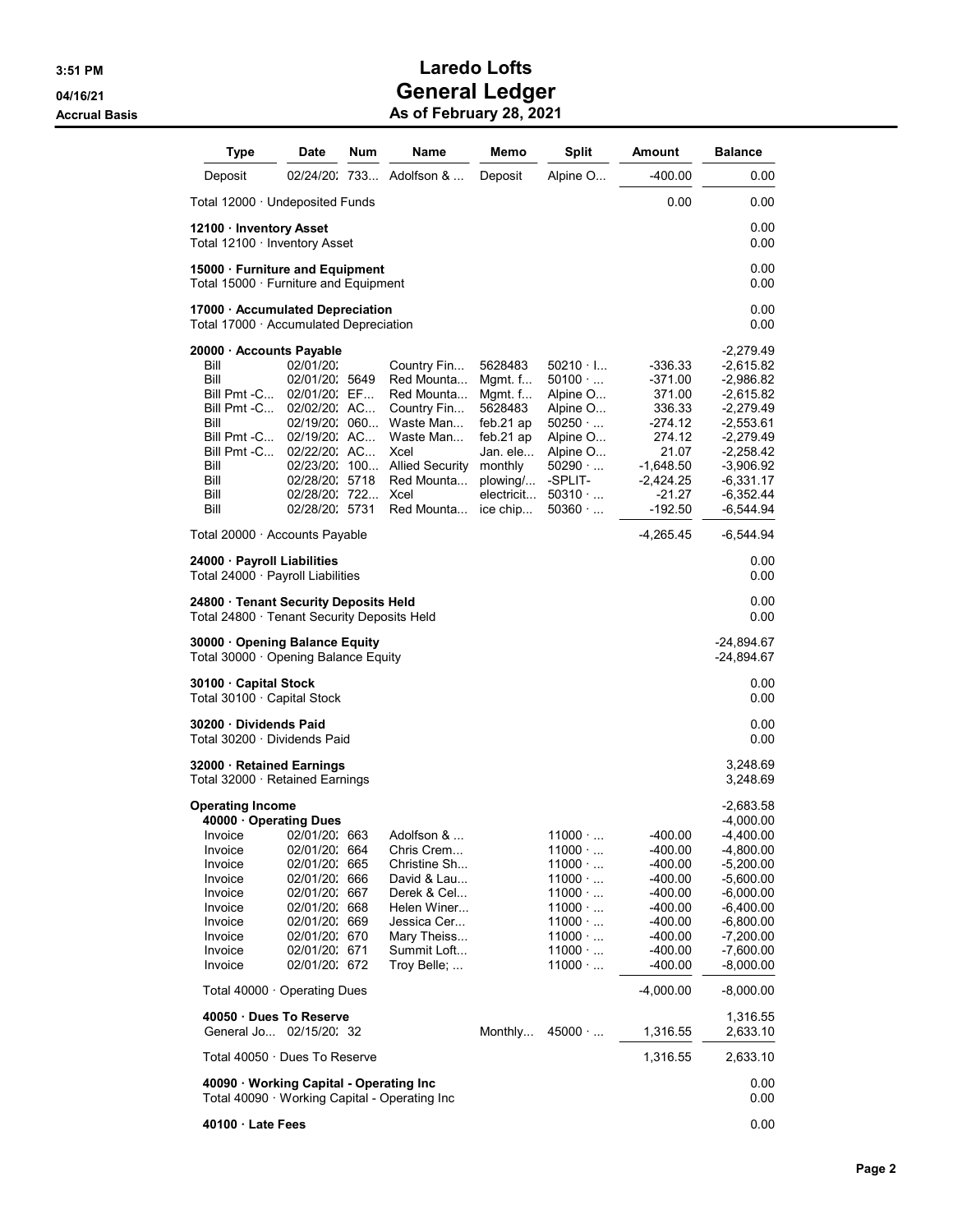| Type                                                                                   | Date                             | Num | Name                                     | Memo                 | <b>Split</b>                     | Amount           | <b>Balance</b>             |
|----------------------------------------------------------------------------------------|----------------------------------|-----|------------------------------------------|----------------------|----------------------------------|------------------|----------------------------|
| Total 40100 · Late Fees                                                                |                                  |     |                                          |                      |                                  |                  | 0.00                       |
| 40500 Interest Income<br>Deposit                                                       | 02/28/20:                        |     |                                          | Interest             | Alpine R                         | $-0.12$          | $-0.13$<br>$-0.25$         |
| Total 40500 · Interest Income                                                          |                                  |     |                                          |                      |                                  | $-0.12$          | $-0.25$                    |
| 41000 · Misc. Income<br>Total 41000 · Misc. Income                                     |                                  |     |                                          |                      |                                  |                  | 0.00<br>0.00               |
| <b>Operating Income - Other</b><br>Total Operating Income - Other                      |                                  |     |                                          |                      |                                  |                  | 0.00<br>0.00               |
| Total Operating Income                                                                 |                                  |     |                                          |                      |                                  | $-2,683.57$      | -5,367.15                  |
| Reserve Income                                                                         |                                  |     |                                          |                      |                                  |                  | -1,316.55                  |
| 45000 · Reserve Dues<br>General Jo 02/15/20: 32                                        |                                  |     |                                          | Monthly              | 40050                            | $-1,316.55$      | $-1,316.55$<br>$-2,633.10$ |
| Total 45000 · Reserve Dues                                                             |                                  |     |                                          |                      |                                  | $-1,316.55$      | -2,633.10                  |
| 45050 Reserve Interest Income<br>Total 45050 · Reserve Interest Income                 |                                  |     |                                          |                      |                                  |                  | 0.00<br>0.00               |
| 45060 · Special Assessment<br>Total 45060 · Special Assessment                         |                                  |     |                                          |                      |                                  |                  | 0.00<br>0.00               |
| <b>Reserve Income - Other</b><br>Total Reserve Income - Other                          |                                  |     |                                          |                      |                                  |                  | 0.00<br>0.00               |
| Total Reserve Income                                                                   |                                  |     |                                          |                      |                                  | $-1,316.55$      | -2,633.10                  |
| 49900 · Uncategorized Income<br>Total 49900 · Uncategorized Income                     |                                  |     |                                          |                      |                                  |                  | 0.00<br>0.00               |
| 50001 Cost of Goods Sold<br>Total 50001 · Cost of Goods Sold                           |                                  |     |                                          |                      |                                  |                  | 0.00<br>0.00               |
| Operating Expenses<br>50000 · Legal/ Professional<br>Total 50000 · Legal/ Professional |                                  |     |                                          |                      |                                  |                  | 1,544.67<br>0.00<br>0.00   |
| 50035 HOA State Reg. Fee<br>Total 50035 · HOA State Reg. Fee                           |                                  |     |                                          |                      |                                  |                  | 0.00<br>0.00               |
| 50100 Management Fees<br>Bill                                                          | 02/01/20: 5649                   |     | Red Mounta Mgmt. f                       |                      | $20000 \cdot $                   | 371.00           | 371.00<br>742.00           |
| Total 50100 $\cdot$ Management Fees                                                    |                                  |     |                                          |                      |                                  | 371.00           | 742.00                     |
| 50180 · Postage & Delivery<br>Total 50180 · Postage & Delivery                         |                                  |     |                                          |                      |                                  |                  | 0.00<br>0.00               |
| 50210 Insurance<br>Bill                                                                | 02/01/20:                        |     | Country Fin                              | 5628483              | $20000 \cdot $                   | 336.33           | 336.33<br>672.66           |
| Total 50210 · Insurance                                                                |                                  |     |                                          |                      |                                  | 336.33           | 672.66                     |
| 50250 Trash Removal<br>Bill                                                            |                                  |     | 02/19/20, 060 Waste Man trash.in         |                      | $20000 \cdot $                   | 274.12           | 266.27<br>540.39           |
| Total 50250 · Trash Removal                                                            |                                  |     |                                          |                      |                                  | 274.12           | 540.39                     |
| 50270 · Snow Removal                                                                   |                                  |     |                                          |                      |                                  |                  | 550.00                     |
| 50275 · Roof Ice/Snow Removal<br>Bill                                                  |                                  |     | 02/28/20: 5718 Red Mounta roof sho 20000 |                      |                                  | 661.25           | 0.00<br>661.25             |
| Total 50275 · Roof Ice/Snow Removal                                                    |                                  |     |                                          |                      |                                  | 661.25           | 661.25                     |
| 50270 · Snow Removal - Other<br>Bill<br>Bill                                           | 02/28/20: 5718<br>02/28/20: 5718 |     | Red Mounta<br>Red Mounta                 | shovel s<br>scrape I | $20000 \cdot $<br>$20000 \cdot $ | 192.50<br>250.00 | 550.00<br>742.50<br>992.50 |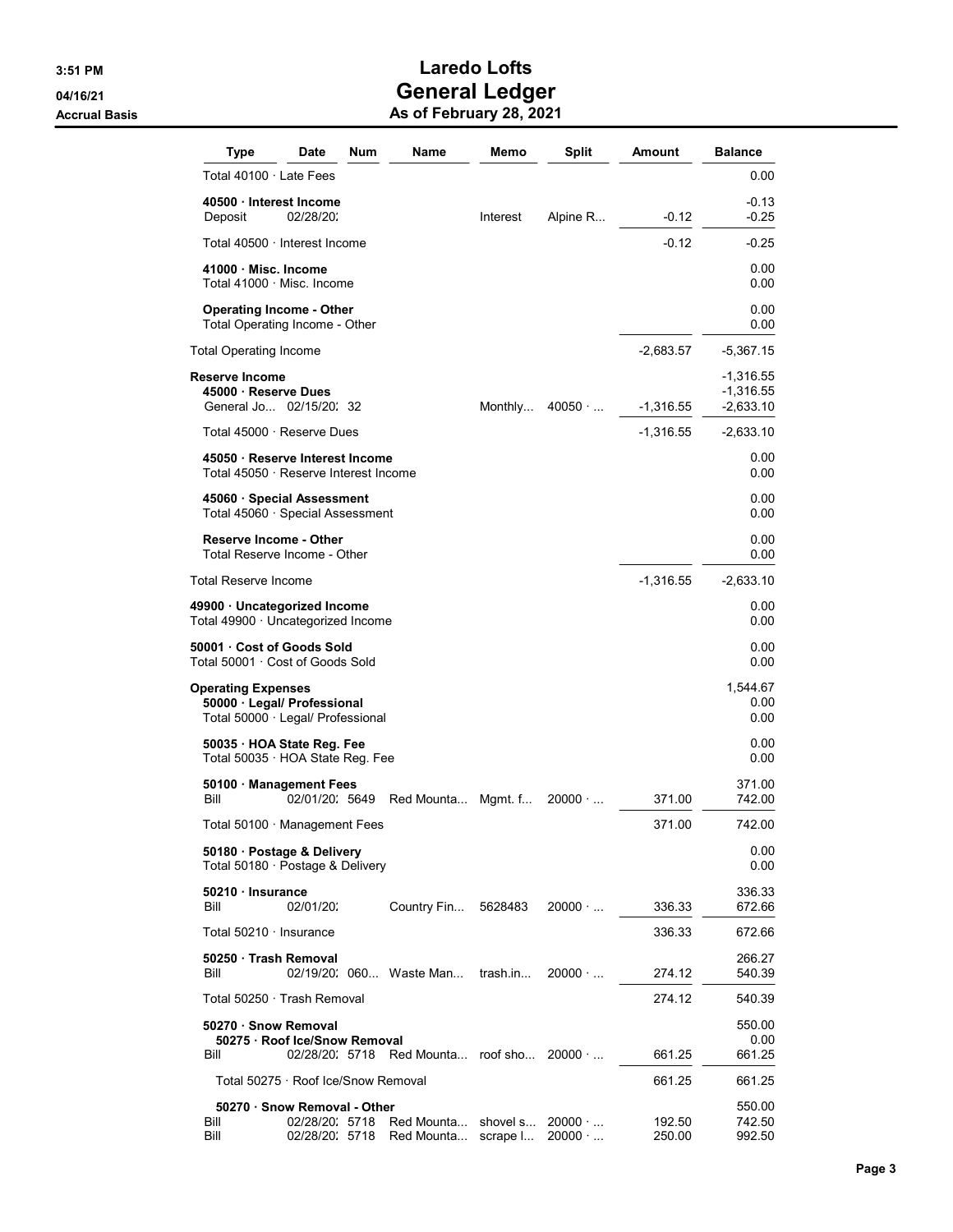| Type                                                                                                    | Date                                                               | Num | <b>Name</b>                           | Memo    | Split                     | Amount   | <b>Balance</b>           |
|---------------------------------------------------------------------------------------------------------|--------------------------------------------------------------------|-----|---------------------------------------|---------|---------------------------|----------|--------------------------|
| Bill                                                                                                    | 02/28/20: 5718                                                     |     | Red Mounta                            | plowing | $20000 \cdot $            | 550.00   | 1,542.50                 |
|                                                                                                         | Total 50270 · Snow Removal - Other                                 |     |                                       |         |                           | 992.50   | 1,542.50                 |
| Total 50270 · Snow Removal                                                                              |                                                                    |     |                                       |         |                           | 1,653.75 | 2,203.75                 |
| 50290 · Security & Fire Safety<br>Bill                                                                  |                                                                    |     | 02/23/20: 100 Allied Security inv;100 |         | $20000 \cdot $            | 1,648.50 | 0.00<br>1,648.50         |
| Total 50290 · Security & Fire Safety                                                                    |                                                                    |     |                                       |         |                           | 1,648.50 | 1,648.50                 |
| 50310 Electric<br>Bill                                                                                  | 02/28/20: 722 Xcel                                                 |     |                                       |         | electricit $20000 \cdot $ | 21.27    | 21.07<br>42.34           |
| Total 50310 · Electric                                                                                  |                                                                    |     |                                       |         |                           | 21.27    | 42.34                    |
| 50320 Gen. Bldg. Maintenance<br>Total 50320 Gen. Bldg. Maintenance                                      |                                                                    |     |                                       |         |                           |          | 0.00<br>0.00             |
| 50360 Grounds & Parking Maint.<br>Bill                                                                  | 02/28/20: 5731                                                     |     | Red Mounta ice chip                   |         | $20000 \cdot $            | 192.50   | 0.00<br>192.50           |
| Total 50360 · Grounds & Parking Maint.                                                                  |                                                                    |     |                                       |         |                           | 192.50   | 192.50                   |
| 51000 Miscellaneous<br>51005 · Bank Fees                                                                | Total 51005 · Bank Fees                                            |     |                                       |         |                           |          | 0.00<br>0.00<br>0.00     |
|                                                                                                         | 51000 Miscellaneous - Other<br>Total 51000 · Miscellaneous - Other |     |                                       |         |                           |          | 0.00<br>0.00             |
| Total 51000 · Miscellaneous                                                                             |                                                                    |     |                                       |         |                           |          | 0.00                     |
| <b>Operating Expenses - Other</b><br><b>Total Operating Expenses - Other</b>                            |                                                                    |     |                                       |         |                           |          | 0.00<br>0.00             |
| Total Operating Expenses                                                                                |                                                                    |     |                                       |         |                           | 4,497.47 | 6,042.14                 |
| <b>Reserve Expenses</b><br>60000 Exterior Painting/Staining<br>Total 60000 · Exterior Painting/Staining |                                                                    |     |                                       |         |                           |          | 1,708.42<br>0.00<br>0.00 |
| 60020 · Roof Repairs<br>Bill                                                                            | 02/28/20: 5718                                                     |     | Red Mounta repairs t                  |         | $20000 \cdot $            | 770.50   | 1,708.42<br>2,478.92     |
| Total 60020 · Roof Repairs                                                                              |                                                                    |     |                                       |         |                           | 770.50   | 2,478.92                 |
| 60300 Contigency<br>Total 60300 · Contigency                                                            |                                                                    |     |                                       |         |                           |          | 0.00<br>0.00             |
| <b>Reserve Expenses - Other</b><br><b>Total Reserve Expenses - Other</b>                                |                                                                    |     |                                       |         |                           |          | $0.00\,$<br>0.00         |
| <b>Total Reserve Expenses</b>                                                                           |                                                                    |     |                                       |         |                           | 770.50   | 2,478.92                 |
| 60200 · Automobile Expense<br>Total 60200 · Automobile Expense                                          |                                                                    |     |                                       |         |                           |          | $0.00\,$<br>0.00         |
| 61700 · Computer and Internet Expenses<br>Total 61700 $\cdot$ Computer and Internet Expenses            |                                                                    |     |                                       |         |                           |          | 0.00<br>0.00             |
| 62400 Depreciation Expense<br>Total 62400 $\cdot$ Depreciation Expense                                  |                                                                    |     |                                       |         |                           |          | $0.00\,$<br>0.00         |
| 63300 · Insurance Expense<br>Total 63300 · Insurance Expense                                            |                                                                    |     |                                       |         |                           |          | 0.00<br>0.00             |
| 63400 · Interest Expense<br>Total 63400 · Interest Expense                                              |                                                                    |     |                                       |         |                           |          | $0.00\,$<br>0.00         |
| 63700 · Landscaping and Groundskeeping<br>Total 63700 · Landscaping and Groundskeeping                  |                                                                    |     |                                       |         |                           |          | 0.00<br>0.00             |